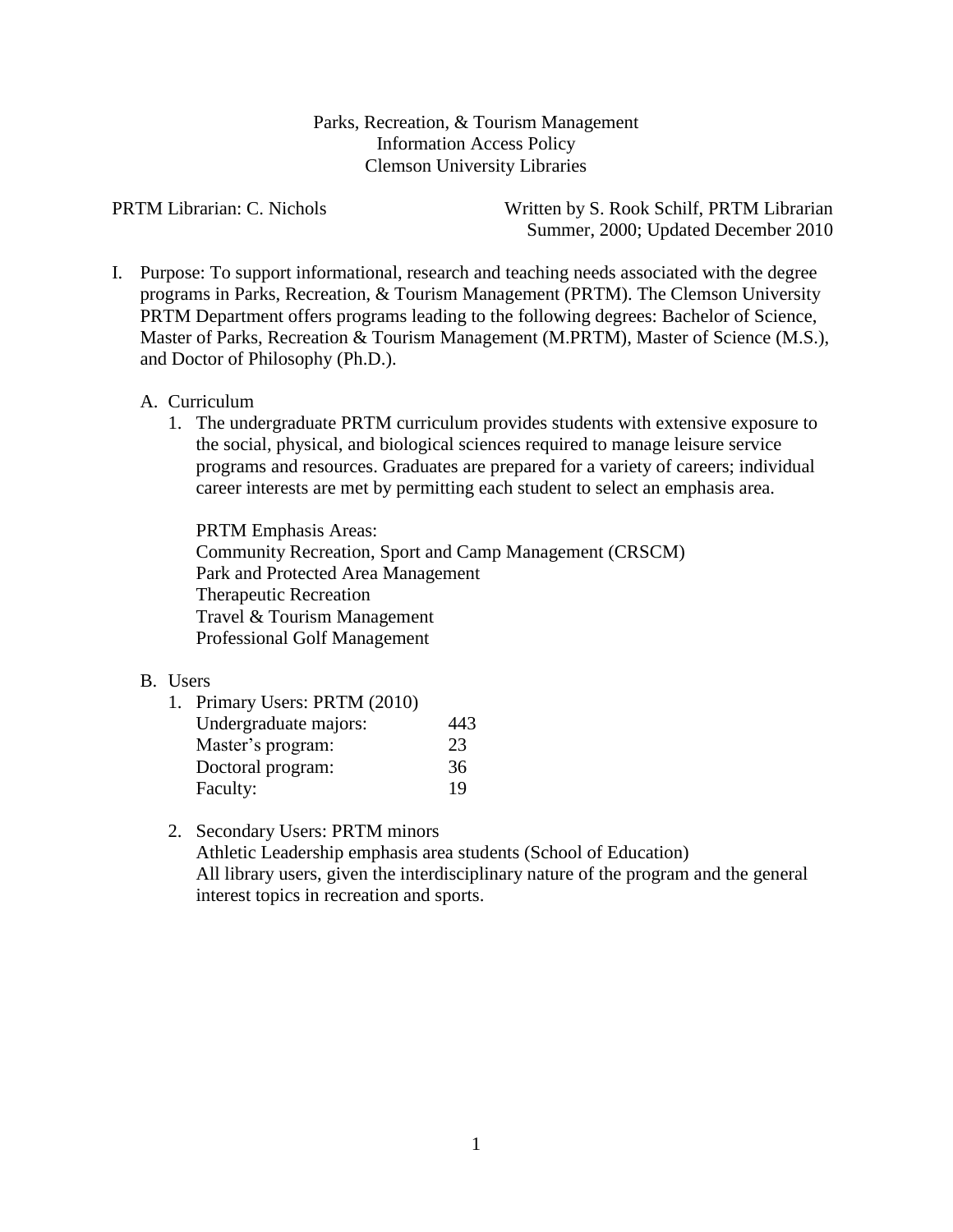## II. Scope of In-House Collection

The primary PRTM collection will be housed in the R.M. Cooper Library. Materials for the circulating collection will be evaluated and selected by the PRTM liaison. The Head of Reference will select materials for the reference collection.

# A. Format Guidelines

1. Print Sources

Books and journals will be the primary formats collected. Books accompanied by computer disks or CD-ROMs may also be selected.

2. Electronic Sources

Electronic sources will be purchased if they support PRTM research and if funds are available.

- B. Language Guidelines Primarily English language materials will be purchased
- C. Geography Guidelines

Primary emphasis is on leisure and recreation in North America. However, many topics in PRTM are not geographically restricted, so books about tourism/recreation in other parts of the world may also be selected.

D. Chronological Guidelines Selection will focus on current, up-to-date information. Important new works about the history of leisure or sport may be selected.

## E. Publication Date Guidelines

Generally the selector will purchase books published within the last two years. Exceptions may include books requested by faculty members or books highly recommended in a review source.

F. Types of Materials Included in the Collection Almanacs and Yearbooks: Purchased for the Reference collection.

Bibliographies: Narrow subject scope bibliographies will be selected for topics that either do not have a large representation in the collection or for topics that have generated a prolific amount of literature.

Biographies: Collections of biographical sketches are usually purchased for the Reference collection. The biographies of notable naturalists and park service officials may be selected for the general collection. Biographies of famous athletes may also be purchased.

Career guidance materials: Guides for careers in sports, leisure, hospitality, tourism, and recreation and job-seeking books for related fields may be purchased. Directories that list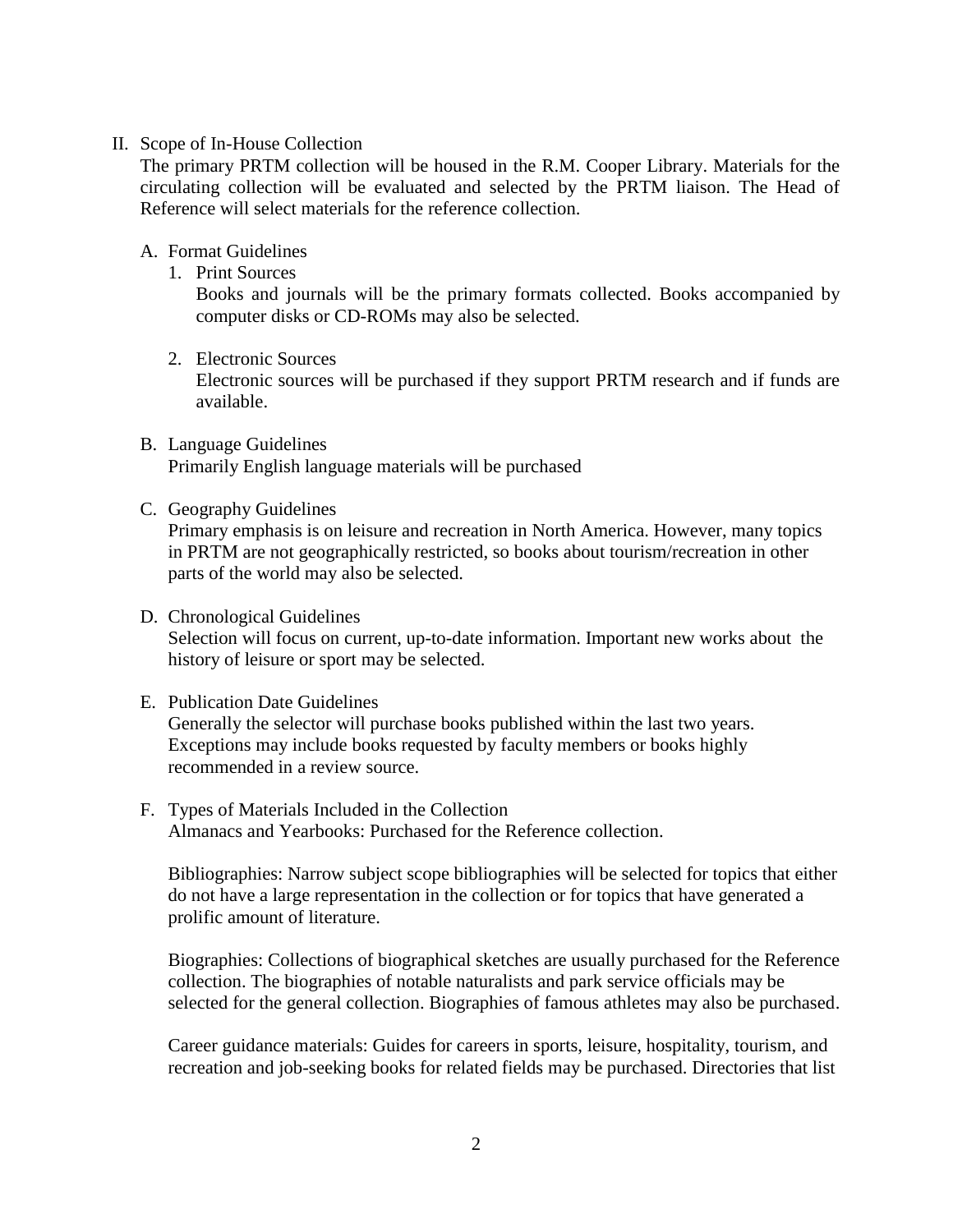employers and internship possibilities for these fields may also be purchased for the Reference collection.

Databases: Electronic databases that can be used to locate journal articles and other publications for research in PRTM will be purchased with Online, Reference, and/or Serial funds. Given the interdisciplinary nature of PRTM research topics, the Library provides access to many databases that contain relevant information. Current offerings include:

| <b>CAB Direct Health Reference Center</b> |
|-------------------------------------------|
| <b>SPORT Discus ERIC</b>                  |
| PsycINFO America: History & Life          |
| <b>Expanded Academic ASAP</b>             |
| Web of Science                            |
| <b>ISI Current Contents Ingenta</b>       |
| Sociological Abstracts Lexis/Nexis        |

General Business File Contemporary Women's Issues Dissertation Abstracts SIRS (Social Issues Research) Agricola Biological & Agricultural Index WorldCAT

Dictionaries: Purchased for the Reference collection. No effort is made to collect dictionaries for the circulating collection.

Directories: Purchased for the Reference collection. No effort is made to collect directories for the circulating collection.

Encyclopedias: New editions and new titles will be purchased for the Reference collection. Older editions of encyclopedias may be retained in the circulating collection.

Handbooks and Manuals: Current, authoritative handbooks and manuals may be purchased to support the curriculum.

Journals: Every effort will be made to maintain current journal subscriptions and to add new titles as funds allow. As the PRTM Department adds new emphasis areas, it is essential to evaluate journals needed to support the curriculum. Evaluation tools, such as faculty surveys and theses citation analysis, will be used to identify core journals and faculty/graduate student favorites to ensure they remain in the collection.

Electronic Journals: If a journal subscription is available in electronic format, the Library will provide access through the Electronic Journals page. New subscriptions will be in electronic form whenever possible.

Periodical Indexes: The library retains current subscriptions to the following indexes and abstracts that can be used for PRTM research:

Education Index Leisure, Recreation, & Tourism Abstracts Physical Education Index Social Science Index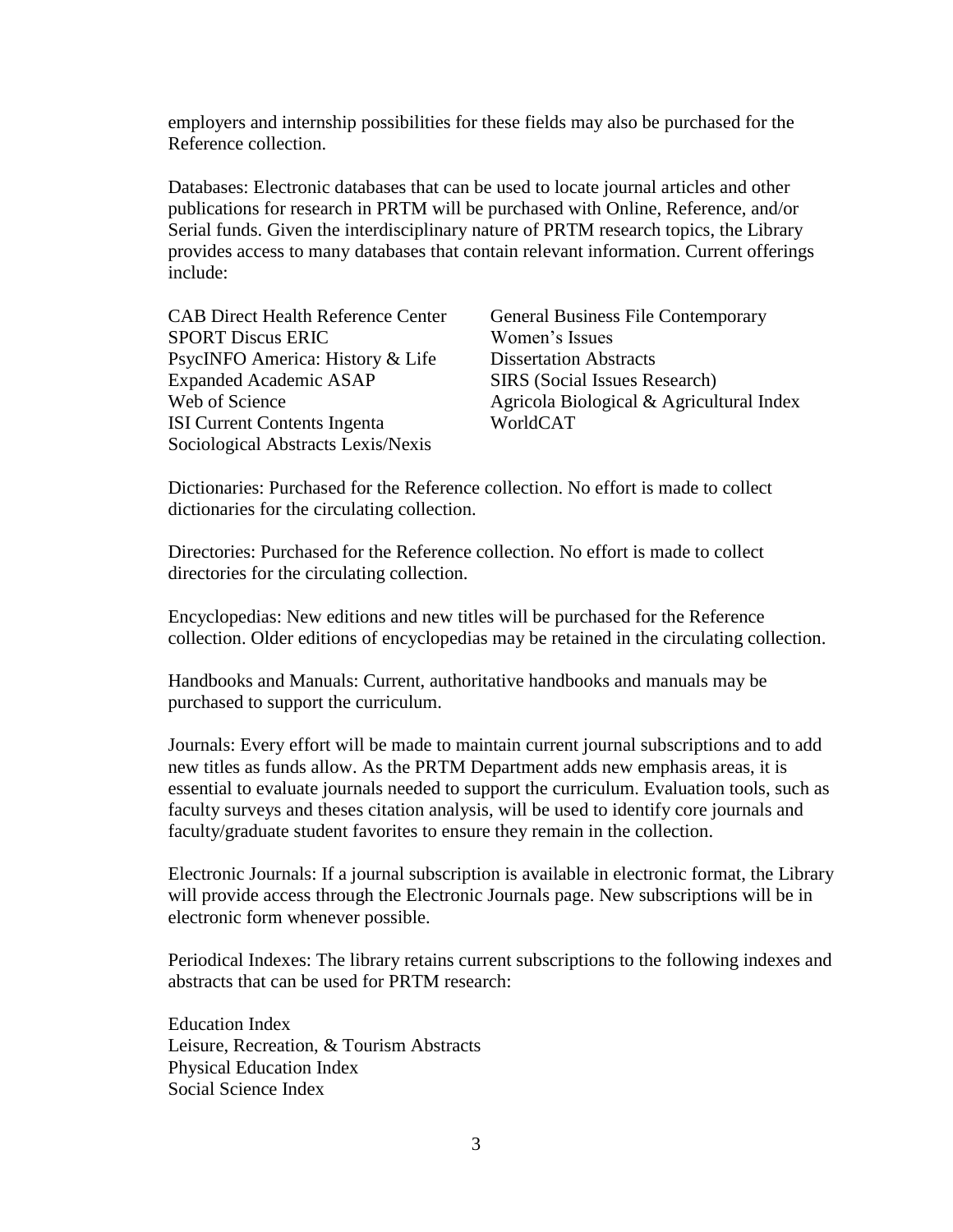Theses and Dissertations: The library will retain two copies of all theses and dissertations written for the M.S. and Ph.D. in PRTM at Clemson University: one copy in Cooper Library, one in Special Collections. If funds allow, theses and dissertations from other universities with similar programs and research topics may be purchased for the collection. However, in most instances graduate publications from other institutions must be obtained through Interlibrary Loan

G. Types of Materials Excluded

Textbooks: Textbooks used in classes taught at Clemson University will not be purchased. Other textbooks may occasionally be purchased if they support the curriculum.

Audiotapes and Videotapes: Will not make an effort to purchase unless specifically requested by a faculty member.

H. List of Core Journals Annals of Tourism Research Biological Conservation Coastal Management Environment and Behavior Environment and Planning Environmental Conservation Event Management International Journal of Hospitality Management Journal of Environmental Management Journal of Environmental Psychology Journal of Experimental Psychology Journal of Forestry Journal of Gerontology Journal of Interpretation Research Journal of Leisurability Journal of Leisure Research Journal of Park & Recreation Admin. Journal of Personality & Social Psychology Journal of Sport Management Journal of Teaching in Physical Education

Journal of the American Water Resources Association Journal of Travel & Tourism Marketing Journal of Travel Research Journal of Wildlife Management Leisure Sciences Leisure Studies Leisure/Loisir Loisir et société = Society and leisure. Research Quarterly for Exercise and Sport **SCHOLE** Society and Natural Resources Sociology of Sport Journal The Gerontologist Therapeutic Recreation Journal Tourism Analysis Tourism Management Tourism Recreation Research Tourism Review Travel and Tourism Analyst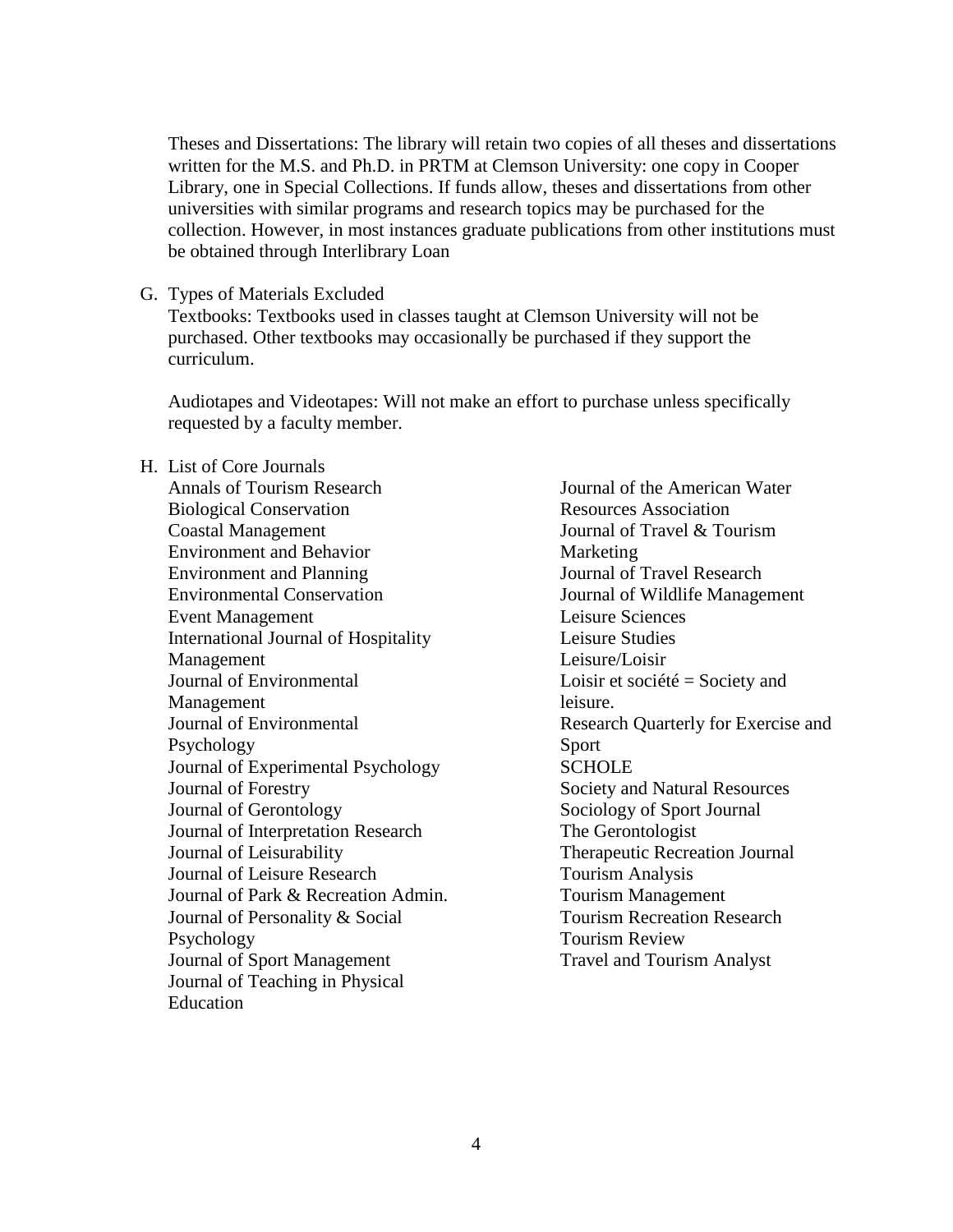- III. Collection Analysis by Subject
	- A. Library of Congress Subject Headings and Call Number Ranges

| 1. Description                              | Call Number      |
|---------------------------------------------|------------------|
| Travel. Voyages and travels (General)       | G149-180         |
| Customs relative to private and public life | GT500-2370       |
| Recreation & Leisure                        | GV1-1860         |
| Leisure Management                          | GV181            |
| Outdoor Life / Outdoor Recreation           | GV191.2-200.66   |
| Physical Education & Training               | GV201-555        |
| Sports, Athletes, Physical Education        | GV706            |
| Coaching                                    | GV711            |
| <b>Sports Management</b>                    | GV713            |
| Sports Marketing & Economics                | GV716            |
| Individual Sports (football, baseball, etc) | GV764-1198       |
| <b>Golf Management</b>                      | GV961-984        |
| Games & Amusements                          | GV1199-1570      |
| Recreation Law & Legislation                | <b>KF1290</b>    |
| Sports Law & Legislation                    | KF3989           |
| <b>Therapeutic Recreation</b>               | RM736.7          |
| Parks & Public Reservations                 | SB481-485        |
| Festivals & Special Event Planning          | AS6, GT3930-3980 |
| <b>Museums</b>                              | AM1-AM160        |
| <b>Botanical Gardens</b>                    | SB317.5; QK71    |
|                                             |                  |

# B. Level of Collecting

Approximately 75% of the books ordered for the PRTM collection should support the undergraduate curriculum. Titles should be reviewed on an individual basis, and the selector should determine which courses the book will support (See Appendix A). Since many courses are offered at both the 400 and 600 level, both undergraduate and graduate students benefit from books selected for these subjects.

#### IV. Access to Information not On-Site

A. Interlibrary Loan

The primary access for books and journals not owned or accessible by the Libraries will be Interlibrary Loan. This service is free to Clemson University students, faculty, and staff.

B. Commercial Document Suppliers

Document delivery via commercial document suppliers (such as Ingenta) will be offered free of charge to Clemson University students, faculty, or staff if the needed information is not available from interlibrary loan sources.

C. Full-text Article Databases

Many of the article indexes and databases available through the Library's home page include full-text journal and magazine articles. Expanded Academic offers full-text of several tourism and leisure journals.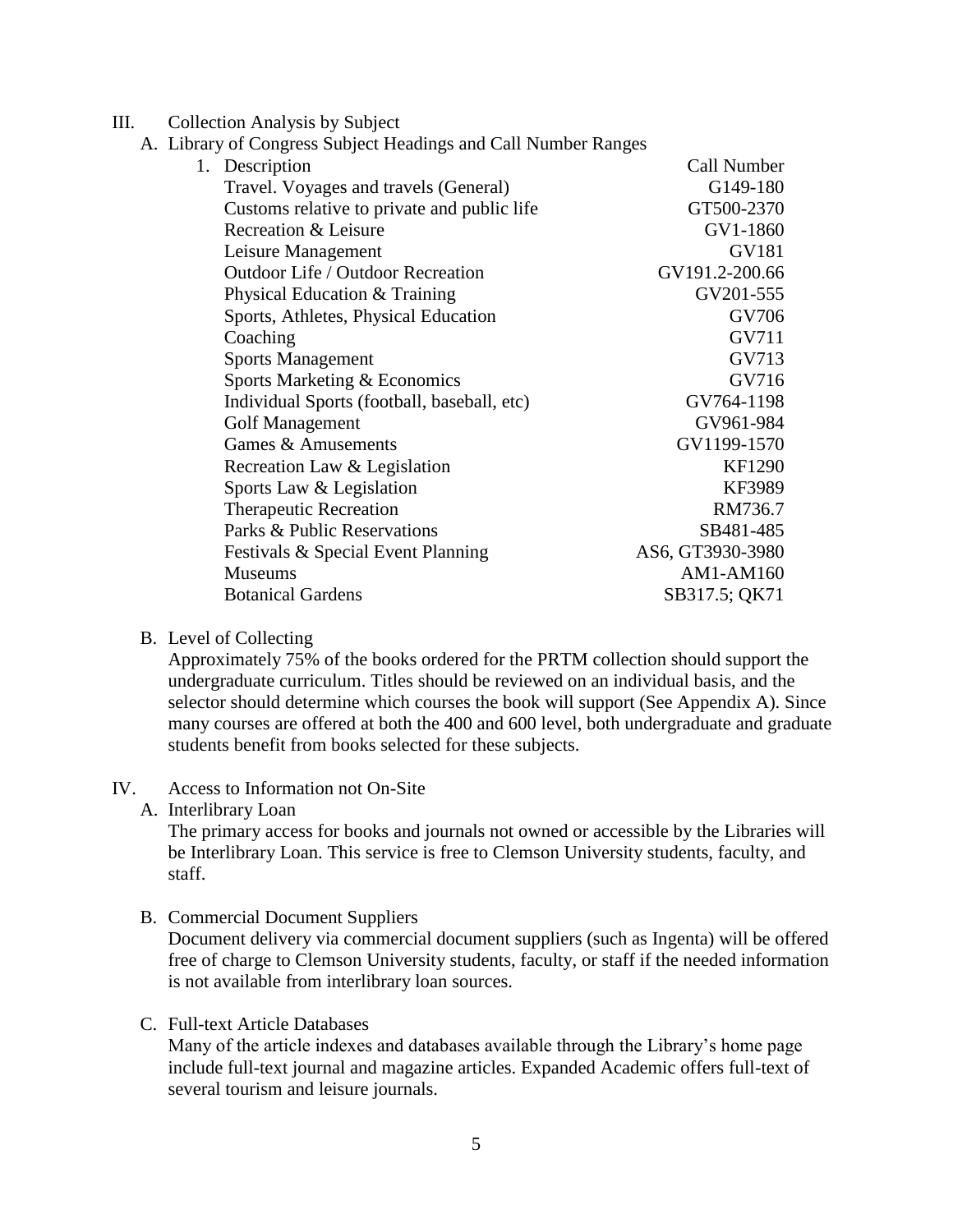#### D. Web Sites

There are many excellent resources for PRTM research that can be accessed via the Web. Due to the ephemeral nature of many web sites, a list of sites will not be provided in this document.

- V. Monograph Selection Tools
	- A. Review Sources

**Choice** Leisure, Recreation, & Tourism Abstracts Library Journal Amazon.Com book reviews Book reviews in core journals

B. Approval Plans

Approval plans for books and notification slips are arranged with Yankee Book Press to ensure arrival/notification of titles that fit the needs of the library's circulating collection. The approval plan will be reviewed yearly.

C. Publisher's Catalogs & Publisher's Web Pages Leisure/Recreation publishers include:

| <b>AltaMira Press</b>              | http://www.altamirapress.com               |
|------------------------------------|--------------------------------------------|
| Butterworth-Heineman               | http://www.bhusa.com                       |
| <b>CABI</b>                        | http://www.cabi-publishing.org/Leisure.asp |
| Charles C. Thomas                  | http://www.ccthomas.com                    |
| <b>Cognizant Communication</b>     | http://www.cognizantcommunication.com      |
| <b>Fitness Info Tech</b>           | http://www.fitinfotech.com                 |
| <b>Human Kinetics</b>              | http://www.humankinetics.com               |
| Idyll Arbor                        | http://www.idyllarbor.com                  |
| <b>Island Press</b>                | http://www.islandpress.com                 |
| Kluwer Academic                    | http://www.wkap.nl                         |
| <b>Oxford University Press</b>     | http://www.us.oup.com                      |
| <b>Prentice Hall</b>               | http://www.prenhall.com                    |
| Routledge                          | http://www.routledge-ny.com                |
| Sagamore                           | http://www.sagamorepub.com                 |
| <b>Travel Industry Association</b> | http://www.tia.org/pubs                    |
| University Press of America        | http://www.univpress.com                   |
| Venture Publishing                 | http://www.venturepublish.com              |
| Wiley                              | http://www.wiley.com                       |
| World Tourism Org                  | http://www.world-tourism.org               |

D. Faculty / Staff / Student Requests

Book requests received by PRTM faculty members will be given first priority. Graduate and undergraduate students are also encouraged to submit book order requests.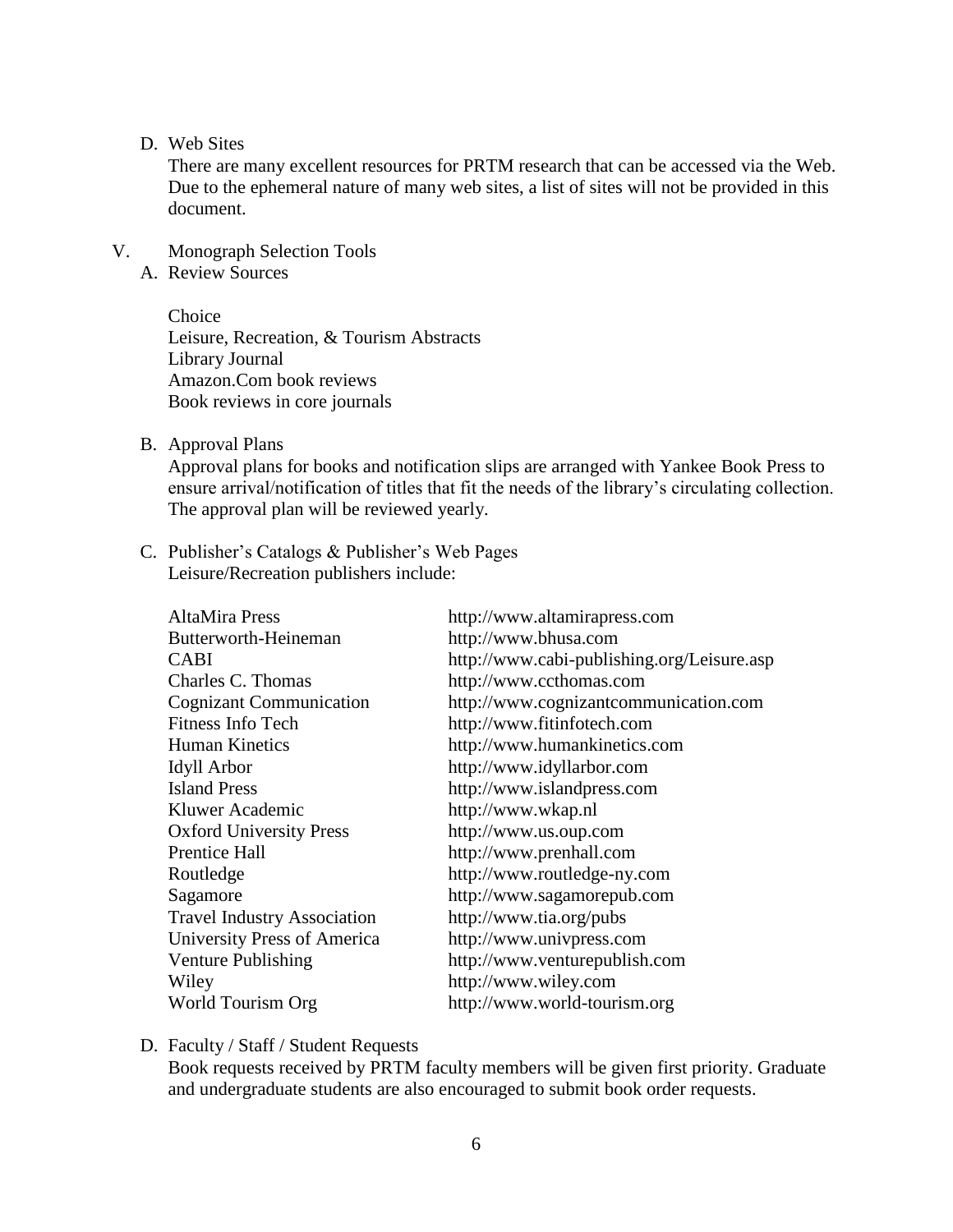E. Deselection (Weeding) Guidelines

Books will be removed from the collection if they are in such bad condition that they cannot be repaired.

Duplicate copies of books published prior to 1980 that have not circulated will be considered for weeding.

Serials (journals) published prior to 1970 that have not circulated in over ten years may be evaluated for removal from the collection or for remote storage facilities.

- VI. Evaluation Tools
	- A. SAS Reports
	- B. Journal Citation Reports of the Social Sciences Citation Index
	- C. Indexes & Abstracts LRTA. SPORT Discus
	- D. Books for College Libraries
	- E. Faculty Teaching & Research Interests A listing of PRTM faculty and their interest areas is available on the Internet:

[http://www.hehd.clemson.edu/prtm/about\\_us/faculty.php](http://www.hehd.clemson.edu/prtm/about_us/faculty.php)

- VII. Collection Assessment & Planning
	- A. Qualitative Measures
		- 1. Bibliographies

Comparison of our holdings with standard bibliographies, such as Books for College Libraries, ACRL lists for special topics, and Choice magazine's "outstanding academic books of the year" list.

Libraries at institutions with similar programs often publish bibliographies of recent acquisitions. For example: the Nestle Library at the Cornell School of Hotel Administration distributes a quarterly accessions list that includes many tourism, recreation, and hospitality management titles and the City Planning & Landscape Architecture Library at University of Illinois/UC sends out a quarterly book list that includes titles in city planning, ecology & conservation, natural resource management, heritage tourism, and sustainable development.

2. Clemson Benchmark Institutions Auburn Purdue Georgia Tech Texas A&M Iowa State University of California at Davis Michigan State Virginia Tech North Carolina State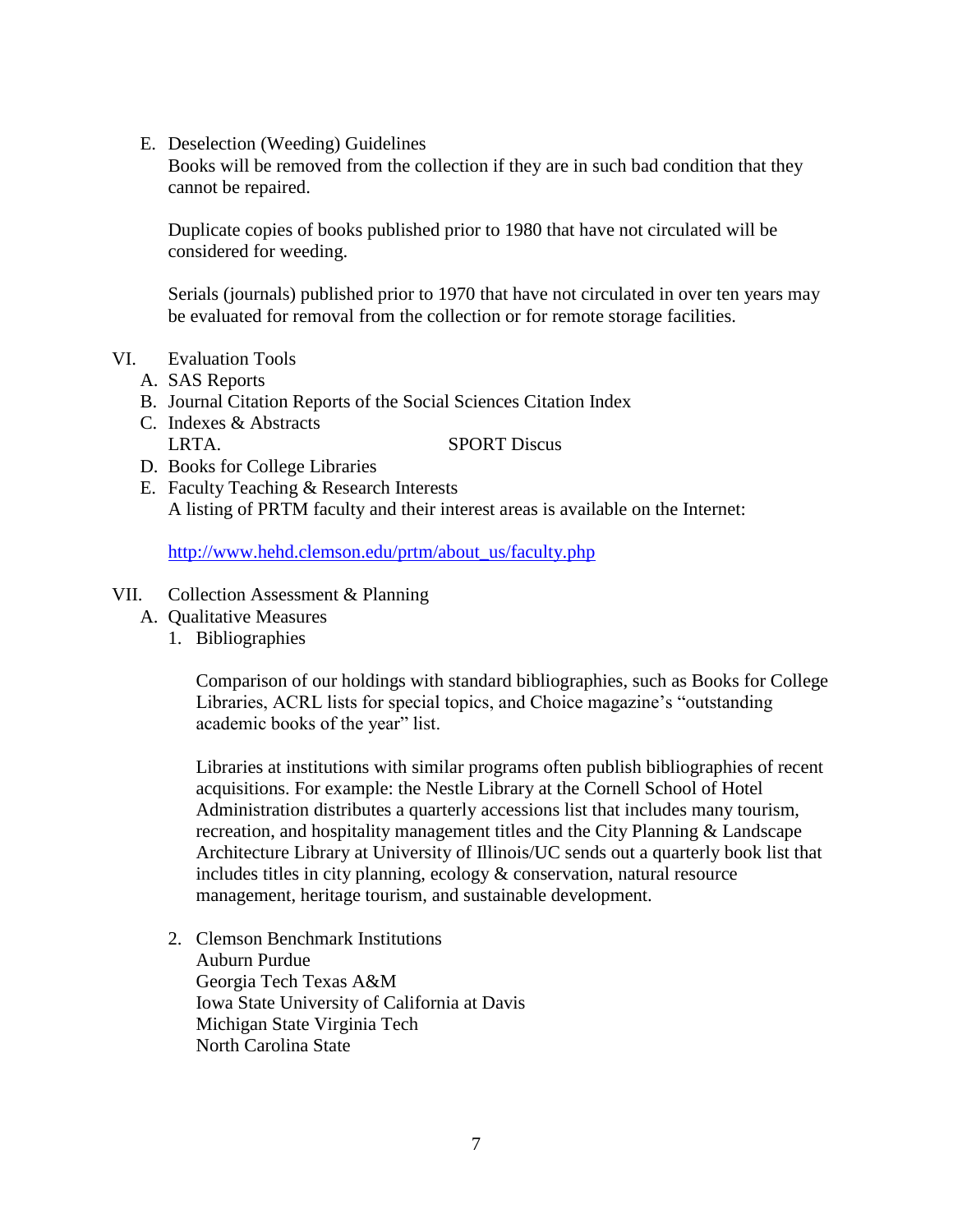### 3. User Surveys

Surveys should be conducted to determine how PRTM students and faculty perceive the collection. What do they feel is weak and what is strong about the collection? Surveys could also be used to find out what resources/services users would like added and if there are any they could do without.

# B. Quantitative Measures

1. 6/2004-7/2009

|              | 05/06 | 06/07 07/08 |       | 08/09 | 09/10 | 10/11    |
|--------------|-------|-------------|-------|-------|-------|----------|
| Articles 210 |       |             | 40 25 | -103  | 45    | 4        |
| Books 67     |       |             | 30 23 | -103  | 45    | $\Omega$ |
| Total 277    |       |             | 70 48 | 206   | 90    | 4        |

# 2. Circulation Statistics

Listed below are subjects which books have consistently high levels of circulation. An asterisk (\*) designates subjects with extremely high circulation statistics (40 circs or more for many books).

| Call Number     | Subject                                         |
|-----------------|-------------------------------------------------|
| AS <sub>6</sub> | conference & meeting planning                   |
| G155            | tourism planning, ecotourism, tourism marketing |
| <b>GV14</b>     | concepts of leisure & recreation                |
| GV14.4          | psychology of leisure                           |
| GV21-23         | ancient sport, olympics                         |
| GV171           | community recreation                            |
| <b>GV181</b>    | recreation programming, administration*         |
| GV182           | recreation economics, financing                 |
| GV183           | recreation for disabled persons                 |
| GV191           | outdoor recreation                              |
| <b>GV198</b>    | camp counseling & management                    |
| <b>GV200</b>    | outdoor survival skills*                        |
| GV346-351       | college athletics*                              |
| GV475/476/504   | judo, karate, tai chi chuan                     |
| GV706           | psychology of sport*                            |
| GV709           | women in sport                                  |
| GV713           | sports management                               |
| GV716           | sports marketing*                               |
| GV776           | whitewater rafting (collection outdated)        |
| <b>GV811</b>    | sailing (collection very outdated)              |
| GV837           | swimming                                        |
| <b>GV840</b>    | scuba diving (collection outdated)              |
| GV867           | baseball                                        |
| GV943           | soccer*                                         |
| GV965-975       | golf                                            |
| GV995           | tennis                                          |
|                 |                                                 |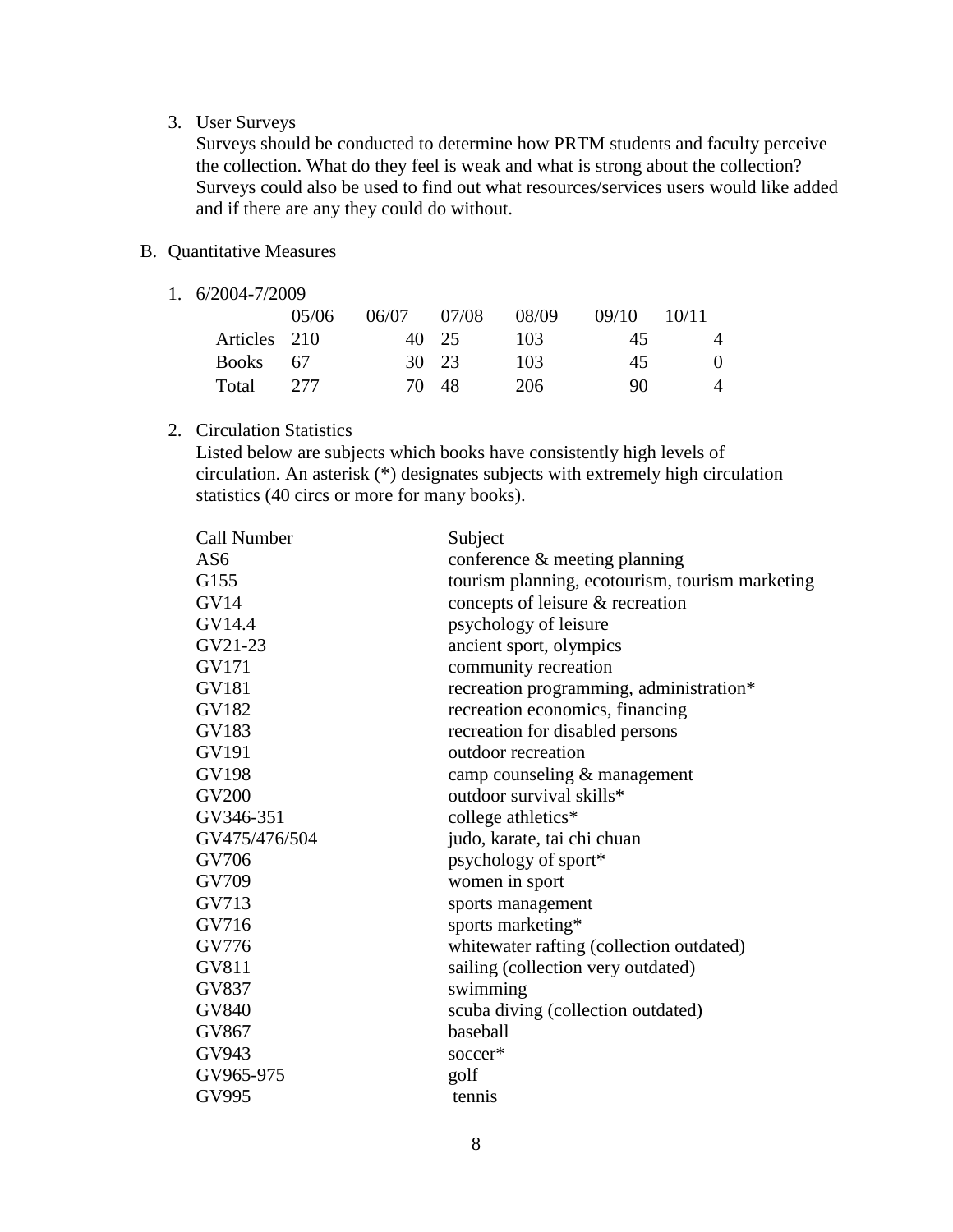| GV1003/1017 | racquetball                                    |
|-------------|------------------------------------------------|
| GV1041      | bicycling                                      |
| GV1061      | running                                        |
| GV1111/1114 | Asian fighting, karate, judo                   |
| GV1201      | games & activities                             |
| GV1445-1455 | chess* (collection outdated)                   |
| GV1853      | Disney                                         |
| KF1290      | risk management for parks and leisure services |
| KF3989      | legal aspects of sport                         |
| RM736.7     | therapeutic recreation                         |
| SB481       | national parks, all aspects                    |
|             |                                                |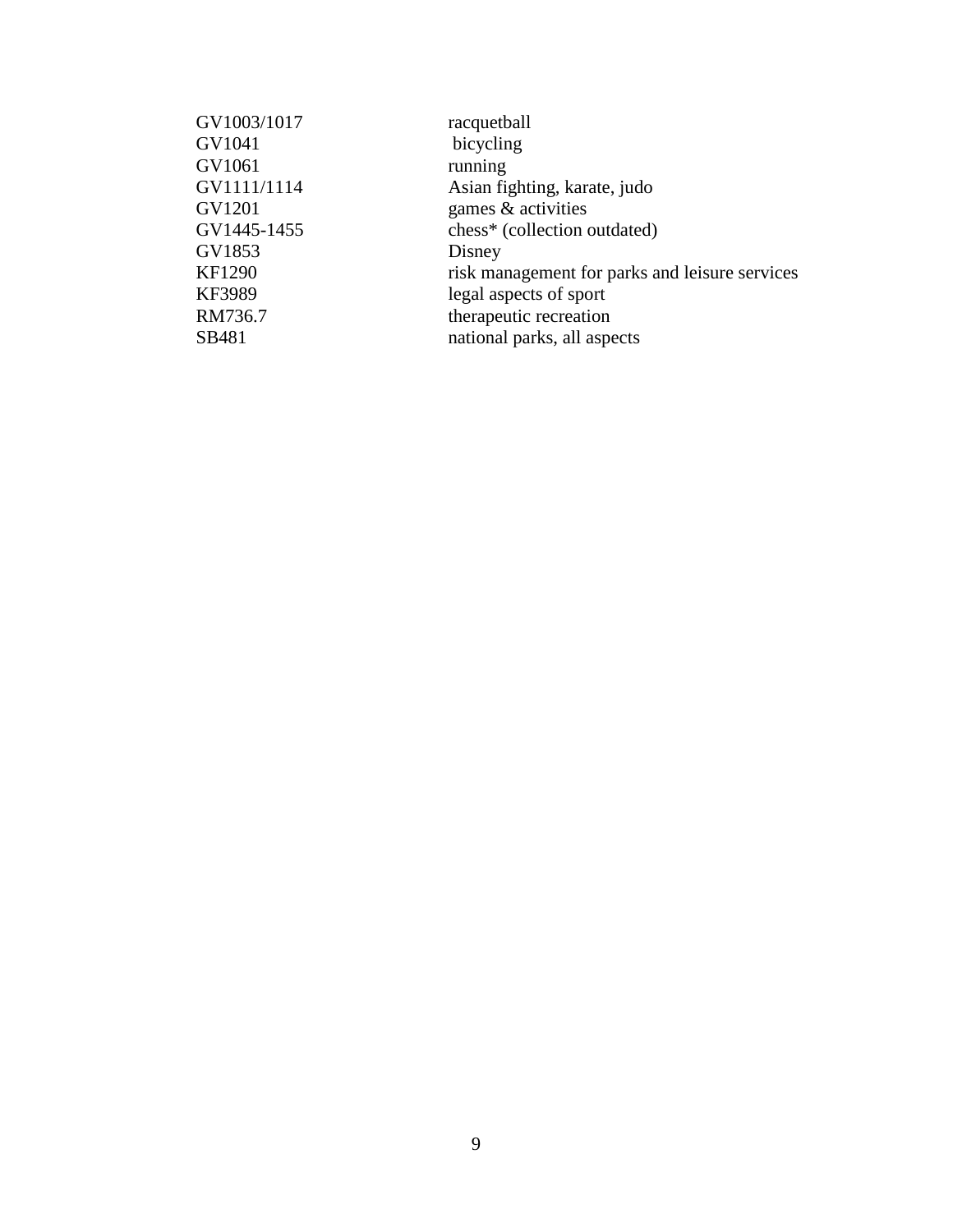# Appendix A: PRTM Courses offered at Clemson University

PRTM 195 PGM Seminar PRTM 198 Creative Inquiry—PRTM I PRTM 200 Profession and Practice in PRTM PRTM 206 Practicum I PRTM 207 Practicum II PRTM 221 Delivery Systems for Parks, Recreation, and Tourism PRTM 220 Conceptual Foundations of Parks, Recreation, and Tourism PRTM 222 Program and Event Planning inParks, Recreation, and Tourism PRTM 223 Administration/Management in Parks, Recreation, and Tourism PRTM 224 Legal Aspects of Parks, Recreation, and Tourism PRTM 241 Intro to CRSCM PRTM 270 Intro Rec Res Mgt PRTM 281 Intro to Golf Mgt PRTM 282 Principle Golfer Dev PRTM 283 Adv Mth Golf Teaching PRTM 295 PGM Seminar II PRTM 298 Creative Inquiry PRTM 311 Therapeutic Recrea PRTM 320 Recreation Policy PRTM 325 Global Persp in Rec PRTM 330 Visit Ser & Interp PRTM 342 Intro to Tourism PRTM 343 SPLASP of Tourist PRTM 344 Tourism Markets and Supply PRTM 345 Tourism Management PRTM 346 Heritage Tourism PRTM 349 Survey Tourism Sites PRTM 351 PRTM Risk Mgt./Cert PRTM 383 Golf Shop Operations PRTM 390 Independent Study PRTM PRTM 391 Critical Iss in TRSM Parks and Public Lands of CA Sport Tourism PRTM 392 Special Event Mgt PRTM 395 PGM Seminar III PRTM 398 Creative Inquiry—PRTM III PRTM 403 Elem of Rec/Pk Plan PRTM 404 Field Training I PRTM 405 Field Training II PRTM 407 Pers Admin In PRTM PRTM 409 Rec Research PRTM 416 Leisure and Aging PRTM 417 TR Processes I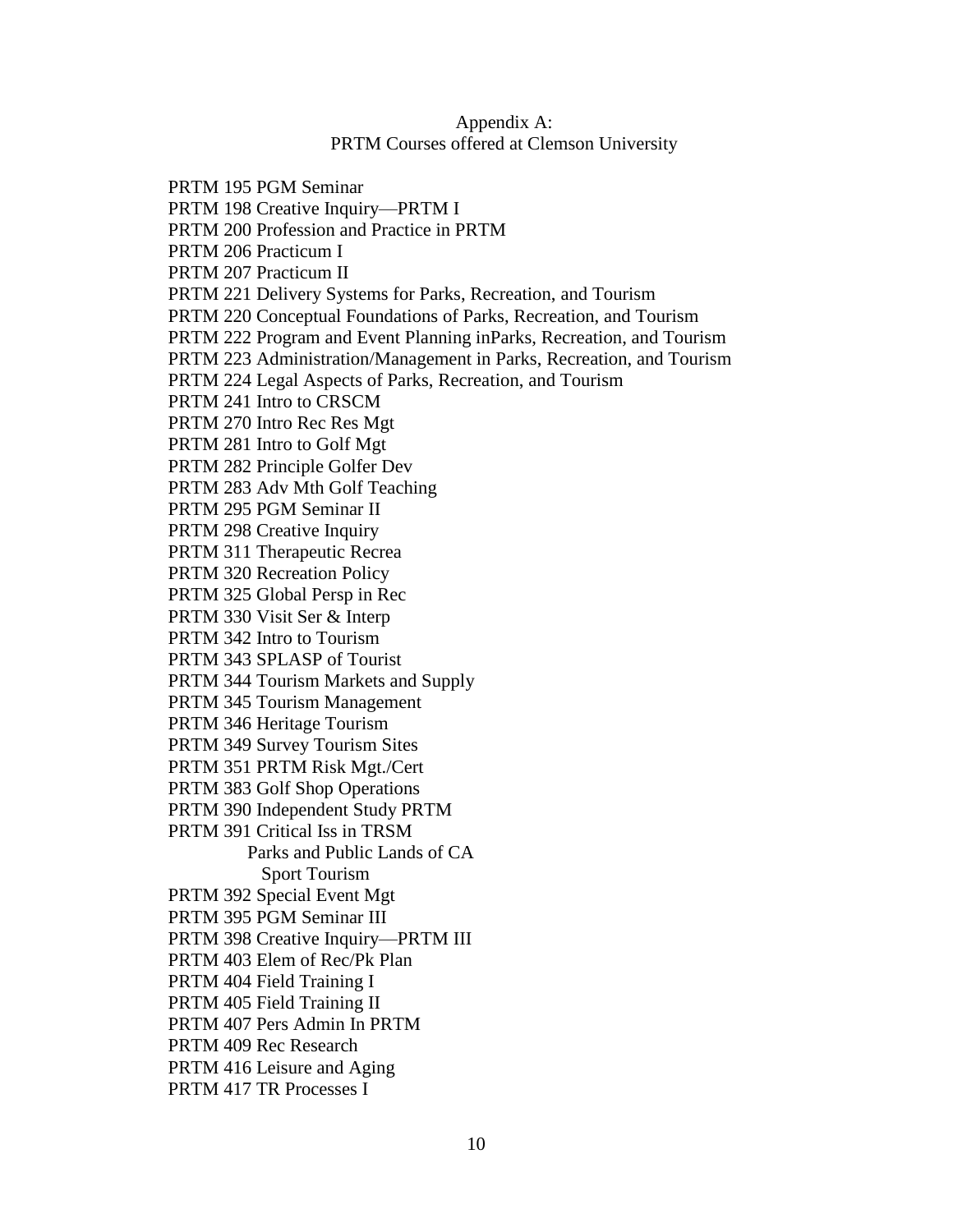PRTM 418 TR Processes II PRTM 419 TR and Disability PRTM 420 TR Trends and Issues PRTM 421 Rec Fin Resc Mgt PRTM 430 World Geog Parks PRTM 431 Methods Envir Inter PRTM 446 Commuity Tourism PRTM 447 Perspect Intl Travel PRTM 455 Adance Program Planning PRTM 460 Leisure Across Life PRTM 474 Adv Rec Resource Mgt PRTM 483 Golf Club Mgt. and Operations PRTM 490 SR Independent Study PRTM 495 PGM Seminar IV PRTM 498 Creative Inquiry—PRTM IV PRTM 621 Rec Fin Resc Mgmt PRTM 630 World Geog Parks PRTM 631 Methods Envir Inter PRTM 801 Phil Found of PRTM PRTM 803 Sem Rec & Park Admin PRTM 804 Independent Study PRTM 805 Internship PRTM 806 Special Problems PRTM 807 Recreation Behavior PRTM 808 Behavioral Aspects PRTM 811 Research Methods PRTM 843 Tourism Analysis PRTM 891 Masters Research PRTM 900 Selected Topics PRTM 908 Advanced Topics PRTM 910 Research Seminar PRTM 911 Professional Issues PRTM 991 Doctoral Research L S 100 Adv. Ult Frisbee

L S 100 Adv. Tope Rope L S 100 Aikido II L S 100 Belly Dance II L S 100 Disc Golf L S 100 Enviro Sculpture L S 100 Forestry Skills L S 100 Freshman Outdoor L S 100 Intermediate Pilates L S 100 Marathon Training L S 100 Middle East Dancing L S 100 Photography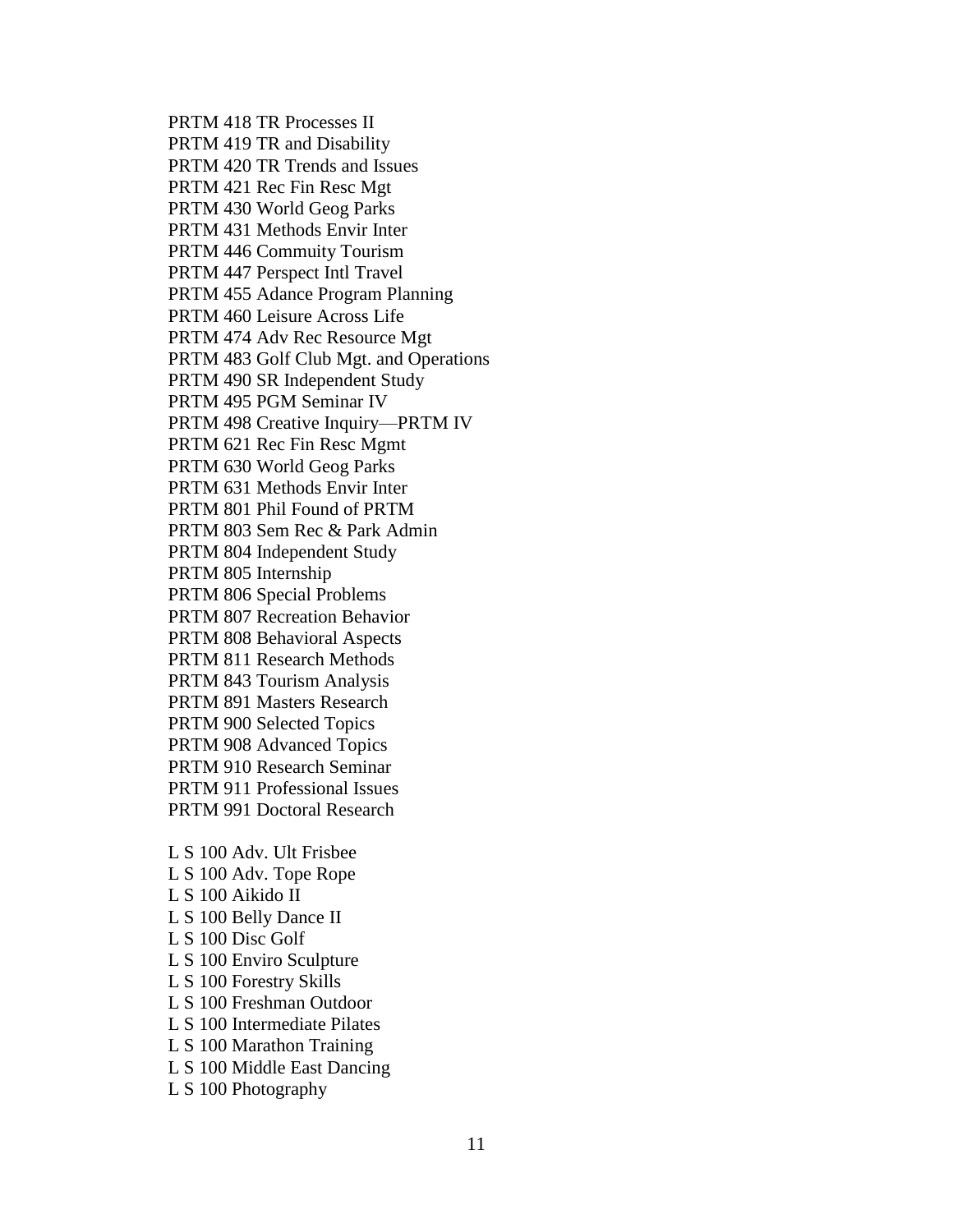L S 100 Sport Kenjitsu L S 100 Training Principles L S 100 Women's Golf L S 100 Women's Racquetball L S 100 Women's Riflery L S 101 Challenge Rec Act L S 113 Wood Carving L S 126 Group Initiatives L S 133 Women's Shotgun L S 141 Top Rope Climbing L S 143 Mountain Biking L S 145 Camping/Backpacking L S 156 Riflery L S 157 Shotgun Sports L S 158 Archery L S 159 Hunting Traditions L S 161 Turkey Hunting L S 164 Whitewater Kayaking L S 165 Inland Kayak Touring L S 173 Bass Fishing L S 175 Fly Fishing L S 176 Beginning Fly Tying L S 179 Scuba I L S 185 Bowling L S 187 Frisbee Sports L S 189 Tennis L S 194 Racquetball L S 195 Inter Racquetball L S 196 Intro to Billiards L S 198 Golf L S 199 Intermediate Golf L S 204 Soccer L S 210 Learn to Dance L S 211 Belly Dance L S 218 Ballroom Dance L S 219 Country West Dance L S 220 Shag L S 221 Intermediate Shag L S 222 Advanced Shag L S 227 Intro to Swing Dance L S 228 Intermediate Swing L S 229 Advanced Swing Dance L S 232 Core Training L S 235 Basic Yoga L S 236 Power/Ashtanga Yoga L S 237 Kripalu Yoga